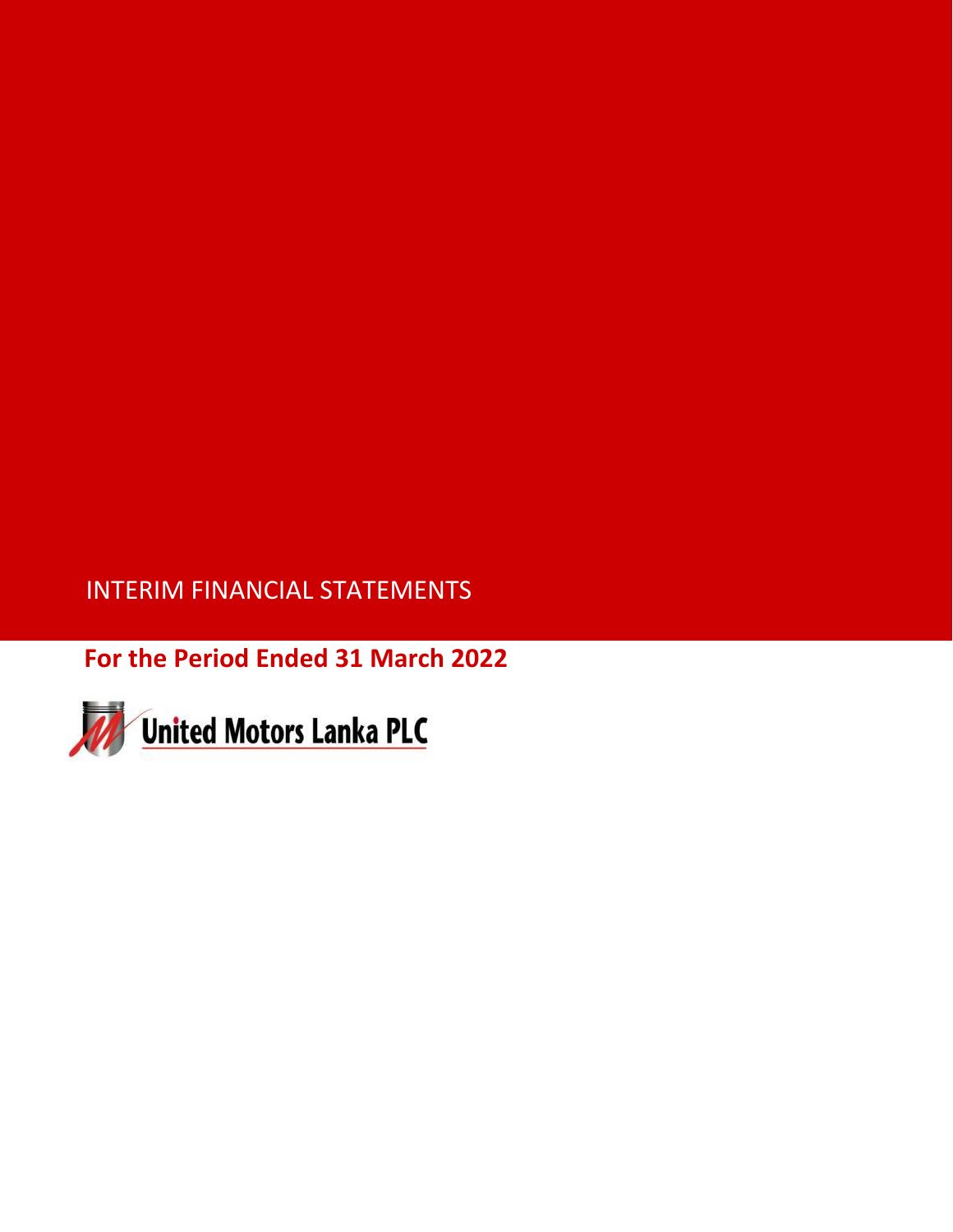# **UNITED MOTORS LANKA PLC INTERIM FINANCIAL STATEMENTS FOR THE YEAR ENDED 31 MARCH 2022 STATEMENT OF PROFIT OR LOSS AND OTHER COMPREHENSIVE INCOME**

|                                                               | Group        |                |          |             | Company     |           |             |               |          |               |             |           |
|---------------------------------------------------------------|--------------|----------------|----------|-------------|-------------|-----------|-------------|---------------|----------|---------------|-------------|-----------|
|                                                               | Un-audited   | Un-audited     | Variance | Un-audited  | Un-audited  | Variance  | Un-audited  | Un-audited    | Variance | Un-audited    | Un-audited  | Variance  |
|                                                               | Year         | Year           |          | 3 Months    | 3 Months    |           | Year        | Year          |          | 3 Months      | 3 Months    |           |
|                                                               | ended        | ended          |          | ended       | ended       |           | ended       | ended         |          | ended         | ended       |           |
|                                                               | 31.03.2022   | 31.03.2021     |          | 31.03.2022  | 31.03.2021  |           | 31.03.2022  | 31.03.2021    |          | 31.03.2022    | 31.03.2021  |           |
|                                                               |              |                |          |             |             |           |             |               |          |               |             |           |
| Revenue from contracts with customers                         | 12,884,249   | 13,537,657     | $-4.8%$  | 2,247,044   | 4,003,361   | $-43.9%$  | 5,268,274   | 7,187,553     | $-26.7%$ | 1,606,056     | 1,469,953   | 9.3%      |
| Cost of sales                                                 | (10,081,012) | (10, 832, 471) | 6.9%     | (1,677,569) | (3,353,262) | 50.0%     | (3,603,030) | (5, 101, 072) | 29.4%    | (1, 116, 526) | (1,085,888) | $-2.8%$   |
| Gross profit                                                  | 2,803,237    | 2,705,186      | 3.6%     | 569,475     | 650,099     | $-12.4%$  | 1,665,244   | 2,086,481     | $-20.2%$ | 489,530       | 384,065     | 27.5%     |
| <b>Distribution expenses</b>                                  | (421, 510)   | (415, 467)     | $-1.5%$  | (151, 140)  | (120, 071)  | $-25.9%$  | (248, 341)  | (217, 356)    | $-14.3%$ | (112, 550)    | (49, 281)   | $-128.4%$ |
| Administrative and other expenses                             | (2,077,845)  | (1,546,766)    | $-34.3%$ | (749, 476)  | (335, 324)  | $-123.5%$ | (1,493,613) | (1,215,081)   | $-22.9%$ | (517, 451)    | (198, 039)  | $-161.3%$ |
| Other income                                                  | 135,469      | 153,572        | $-11.8%$ | 31,057      | 64,943      | $-52.2%$  | 281,661     | 321,752       | $-12.5%$ | 136,063       | 219,862     | $-38.1%$  |
| Profit/(loss) from operating activities                       | 439,351      | 896,525        | $-51.0%$ | (300, 084)  | 259,647     | $-215.6%$ | 204,951     | 975,796       | $-79.0%$ | (4, 408)      | 356,607     | $-101.2%$ |
| Finance income                                                | 86,613       | 93,349         | $-7.2%$  | 26,500      | 29,974      | $-11.6%$  | 180,115     | 148,870       | 21.0%    | 84,144        | 45,508      | 84.9%     |
| Finance cost                                                  | (76, 729)    | (343, 482)     | 77.7%    | (30, 453)   | (35, 393)   | 14.0%     | (32, 540)   | (218, 790)    | 85.1%    | (4,608)       | (29, 481)   | 84.4%     |
| Net finance income/(cost)                                     | 9.884        | (250, 133)     | 104.0%   | (3,953)     | (5, 419)    | 27.1%     | 147,575     | (69, 920)     | 311.1%   | 79,536        | 16,027      | 396.3%    |
| Profit/(loss) before income tax expense                       | 449,235      | 646,392        | $-30.5%$ | (304, 037)  | 254,228     | $-219.6%$ | 352,526     | 905,876       | $-61.1%$ | 75,128        | 372,634     | $-79.8%$  |
| Income tax expense                                            | (134, 217)   | (142, 717)     | 6.0%     | 48,105      | 937         | -5033.9%  | (79, 720)   | (139, 237)    | 42.7%    | (7, 425)      | 2,947       | $-351.9%$ |
| Profit/(loss) for the year/period                             | 315,018      | 503,675        | $-37.5%$ | (255, 932)  | 255,165     | $-200.3%$ | 272,806     | 766,639       | $-64.4%$ | 67,703        | 375,581     | $-82.0%$  |
| Other comprehensive income                                    |              |                |          |             |             |           |             |               |          |               |             |           |
| Items that will never be reclassified to profit or loss       |              |                |          |             |             |           |             |               |          |               |             |           |
| Changes in the fair value of equity investments at fair value |              |                |          |             |             |           |             |               |          |               |             |           |
| through other comprehensive income                            | 27,872       | 123.891        |          | (1,358)     | (8,886)     |           | 27.204      | 97.414        |          | 8,731         | (7,536)     |           |
| Re-measurements of post employment benefit obligations        | 60,128       | (23, 663)      |          | 60,128      | (23, 663)   |           | 52,175      | (20, 502)     |          | 52,175        | (20, 502)   |           |
| Deferred tax on re-measurements of post employment benefit    |              |                |          |             |             |           |             |               |          |               |             |           |
| obligations                                                   | (13, 136)    | 4,301          |          | (13, 136)   | 4,301       |           | (11,686)    | 3,662         |          | (11,686)      | 3,662       |           |
| Revaluation of land                                           | 490,740      | 135,210        |          | 490,740     | 135,210     |           | 454,000     | 126,000       |          | 454,000       | 126,000     |           |
| Deferred tax on gains on revaluation of land                  | (49, 074)    | (13, 521)      |          | (49,074)    | (13, 521)   |           | (45, 400)   | (12,600)      |          | (45, 400)     | (12,600)    |           |
| Other comprehensive income for the year/period                | 516,530      | 226,218        |          | 487,300     | 93,441      |           | 476,293     | 193,974       |          | 457,820       | 89,024      |           |
| Total comprehensive income for the year/period                | 831,548      | 729,893        |          | 231,368     | 348,606     |           | 749.099     | 960,613       |          | 525,523       | 464,605     |           |
|                                                               |              |                |          |             |             |           |             |               |          |               |             |           |
| Profit attributable to:                                       |              |                |          |             |             |           |             |               |          |               |             |           |
| Owners of United Motors Lanka PLC                             | 315,018      | 503,675        |          | (255, 932)  | 255,165     |           | 272,806     | 766,639       |          | 67,703        | 375,581     |           |
| Profit/(loss) for the year/period                             | 315,018      | 503,675        |          | (255, 932)  | 255,165     |           | 272,806     | 766,639       |          | 67,703        | 375,581     |           |
| Total comprehensive income attributable to:                   |              |                |          |             |             |           |             |               |          |               |             |           |
| Owners of United Motors Lanka PLC                             | 831,548      | 729,893        |          | 231,368     | 348,606     |           | 749,099     | 960,613       |          | 525,523       | 464,605     |           |
| Total comprehensive income for the year/period                | 831,548      | 729,893        |          | 231,368     | 348,606     |           | 749,099     | 960,613       |          | 525,523       | 464,605     |           |
| Basic earnings per share (LKR.)                               | 3.12         | 4.99           |          | (2.54)      | 2.53        |           | 2.70        | 7.60          |          | 0.67          | 3.72        |           |

Note:

All amounts are in LKR.'000s, unless otherwise stated. Figures in brackets indicate deductions.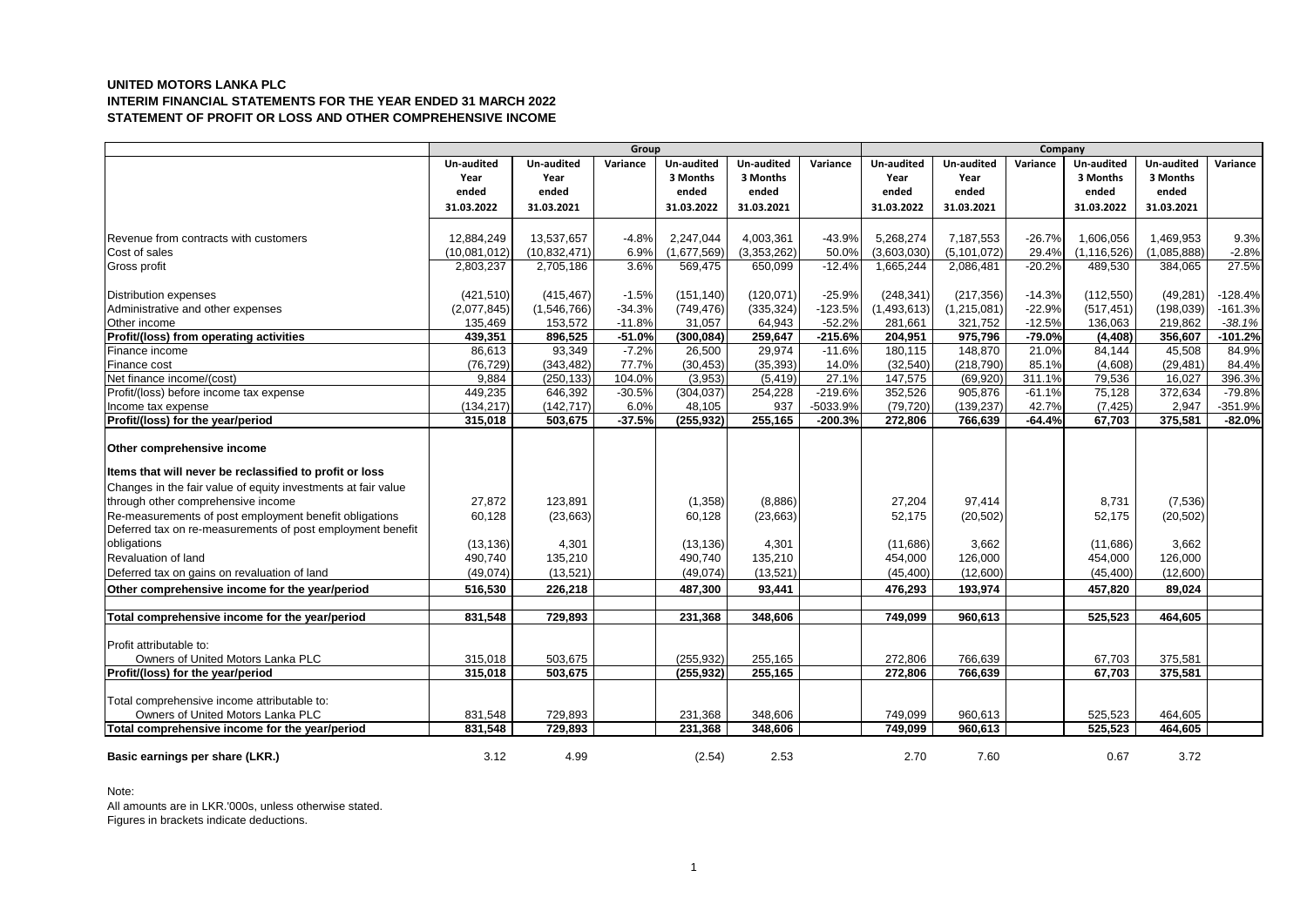# **UNITED MOTORS LANKA PLC INTERIM FINANCIAL STATEMENTS FOR THE YEAR ENDED 31 MARCH 2022 STATEMENT OF FINANCIAL POSITION**

|                                                                   | Group                    |                | Company    |                |  |
|-------------------------------------------------------------------|--------------------------|----------------|------------|----------------|--|
|                                                                   | Un-audited               | <b>Audited</b> | Un-audited | <b>Audited</b> |  |
| As at                                                             | 31.03.2022               | 31.03.2021     | 31.03.2022 | 31.03.2021     |  |
| <b>Assets</b>                                                     |                          |                |            |                |  |
| <b>Non-current assets</b>                                         |                          |                |            |                |  |
| Property, plant & equipment                                       | 8,232,589                | 7,836,020      | 7,581,106  | 7,190,990      |  |
| Investment property                                               |                          |                | 558,000    | 521,260        |  |
| Intangible assets                                                 | 191,218                  | 220,119        | 188,330    | 216,992        |  |
| Right-of-use assets                                               | 307,543                  | 265,208        | 211,958    | 212,415        |  |
| Investments in subsidiaries                                       |                          |                | 222,400    | 222,400        |  |
| Financial assets at fair value through other comprehensive income | 140,562                  | 258,864        | 106,369    | 211,519        |  |
| Reimbursable right                                                | 34,833                   | 46,833         | 29,346     | 41,885         |  |
| Deferred tax assets                                               | 461,794                  | 507,080        | 170,195    | 189,714        |  |
| <b>Total non-current assets</b>                                   | 9,368,539                | 9,134,124      | 9,067,704  | 8,807,175      |  |
| <b>Current assets</b>                                             |                          |                |            |                |  |
| Inventories                                                       | 6,228,438                | 3,383,961      | 1,959,600  | 1,427,937      |  |
| Trade and other receivables                                       | 3,114,831                | 2,065,783      | 1,074,459  | 764,046        |  |
| Amounts due from related parties                                  |                          |                | 65,501     | 380,206        |  |
| Current tax receivables                                           | 28,729                   | 8,657          |            |                |  |
| Other financial assets at amortised cost                          | $\overline{a}$           | ÷              | 2,014,797  | $\overline{a}$ |  |
| Financial assets at fair value through profit or loss             | 1,129,393                | 3,309,783      | 1,129,393  | 3,309,783      |  |
| Cash and cash equivalents                                         | 528,889                  | 851,744        | 304,071    | 644,512        |  |
| <b>Total current assets</b>                                       | 11,030,280               | 9,619,928      | 6,547,821  | 6,526,484      |  |
| <b>Total assets</b>                                               | 20,398,819               | 18,754,052     | 15,615,525 | 15,333,659     |  |
| <b>Equity and liabilities</b>                                     |                          |                |            |                |  |
| Equity                                                            |                          |                |            |                |  |
| Stated capital                                                    | 336,335                  | 336,335        | 336,335    | 336,335        |  |
| Capital reserve                                                   | 5,822,198                | 5,380,532      | 5,426,258  | 5,017,658      |  |
| Other components of equity                                        | 1,383,641                | 1,364,572      | 1,426,618  | 1,405,852      |  |
| Retained earnings                                                 | 6,337,108                | 6,218,547      | 6,622,299  | 6,554,818      |  |
| Total equity attributable to the equity holders of the parent     | 13,879,282               | 13,299,986     | 13,811,510 | 13,314,663     |  |
| <b>Non-current liabilities</b>                                    |                          |                |            |                |  |
| Interest bearing borrowings                                       |                          | 3,150          |            |                |  |
| Employee benefit obligations                                      | 224,438                  | 282,299        | 200,136    | 251,995        |  |
| Lease liabilities                                                 | 218,740                  | 180,985        | 81,961     | 74,651         |  |
| Deferred tax liabilities                                          | 366,080                  | 315,655        | 330,652    | 291,749        |  |
| <b>Total non-current liabilities</b>                              | 809,258                  | 782,089        | 612,749    | 618,395        |  |
| <b>Current liabilities</b>                                        |                          |                |            |                |  |
| Interest bearing borrowings                                       | 1,856,611                | 2,103,829      |            | 500,411        |  |
| Trade and other payables                                          | 3,514,778                | 2,319,162      | 907,548    | 619,915        |  |
| Lease liabilities                                                 | 93,205                   | 100,363        | 133,346    | 152,423        |  |
| Amounts due to related parties                                    | $\overline{\phantom{a}}$ | ٠              | 11,768     | 2,841          |  |
| <b>Current tax liabilities</b>                                    | 59,514                   | 76,941         | 55,219     | 76,454         |  |
| <b>Bank overdrafts</b>                                            | 186,171                  | 71,682         | 83,385     | 48,557         |  |
| <b>Total current liabilities</b>                                  | 5,710,279                | 4,671,977      | 1,191,266  | 1,400,601      |  |
| <b>Total liabilities</b>                                          | 6,519,537                | 5,454,066      | 1,804,015  | 2,018,996      |  |
| <b>Total equity and liabilities</b>                               | 20,398,819               | 18,754,052     | 15,615,525 | 15,333,659     |  |
| Net assets per share -LKR                                         | 137.55                   | 131.81         | 136.88     | 131.96         |  |

Note:

All amounts are in LKR.'000s, unless otherwise stated.

I certify that these interim financial statements are in compliance with the requirements of the Companies Act No. 07 of 2007.

Layacher C

Thushara Jayasekara Executive Director - Finance

The Board of Directors is responsible for the preparation and presentation of these interim financial statements.

sorry

30-May-2022 Colombo

Devaka Cooray Chanaka Yatawara Group Chief Executive Officer / Executive Director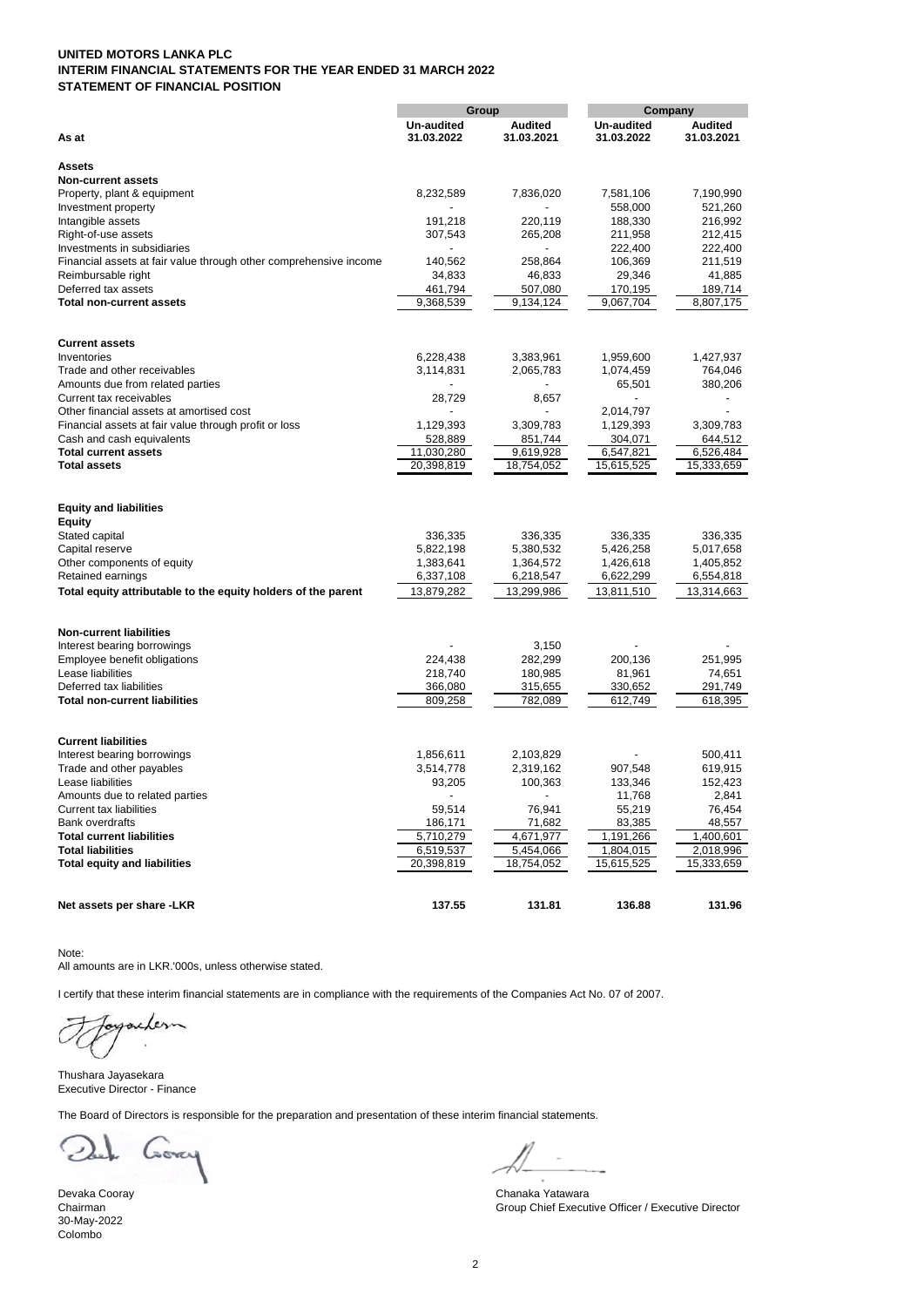### **UNITED MOTORS LANKA PLC**

# **INTERIM FINANCIAL STATEMENTS FOR THE YEAR ENDED 31 MARCH 2022**

**STATEMENT OF CHANGES IN EQUITY**

|                                                                                                                                  | <b>Stated Capital</b> | Capital             | <b>Other Components of Equity</b> |                                                                         |                            | Retained                | Total                    |                          |
|----------------------------------------------------------------------------------------------------------------------------------|-----------------------|---------------------|-----------------------------------|-------------------------------------------------------------------------|----------------------------|-------------------------|--------------------------|--------------------------|
|                                                                                                                                  |                       | Reserve             | Development<br>Reserve            | Property,<br><b>Plant &amp; Equipment</b><br><b>Replacement Reserve</b> | General<br><b>Reserves</b> | <b>FVOCI</b><br>Reserve | Earnings                 | Equity                   |
|                                                                                                                                  | <b>LKR '000</b>       | <b>LKR '000</b>     | <b>LKR '000</b>                   | <b>LKR '000</b>                                                         | <b>LKR '000</b>            | <b>LKR '000</b>         | <b>LKR '000</b>          | <b>LKR '000</b>          |
| Group                                                                                                                            |                       |                     |                                   |                                                                         |                            |                         |                          |                          |
| <b>Balance as at 01.04.2020</b>                                                                                                  | 336,335               | 5,258,843           | 785,400                           | 308,900                                                                 | 466,250                    | (315, 323)              | 5,881,039                | 12,721,444               |
| Profit for the year<br><b>Other Comprehensive Income</b><br>Items that will not be reclassified to profit or loss                |                       |                     |                                   |                                                                         |                            |                         | 503,675                  | 503,675                  |
| Re-measurements of post employment benefit obligations<br>Deferred tax on re-measurements of post employment benefit obligations |                       |                     |                                   |                                                                         |                            |                         | (23, 663)<br>4,301       | (23, 663)<br>4,301       |
| Net change in equity investments at fair value through Other Comprehensive Income                                                |                       |                     |                                   |                                                                         |                            | 123,891                 | $\sim$                   | 123,891                  |
| Net gains on disposal of equity investments at fair value through Other Comprehensive Income                                     |                       |                     |                                   |                                                                         |                            | (4, 546)                | 4,546                    |                          |
| Revaluation of land<br>Deferred tax on revaluation of land                                                                       |                       | 135,210<br>(13,521) |                                   |                                                                         |                            |                         |                          | 135,210<br>(13,521)      |
| Total comprehensive income for the year                                                                                          |                       | 121,689             | $\blacksquare$                    | $\overline{\phantom{a}}$                                                |                            | 119,345                 | 488,859                  | 729,893                  |
|                                                                                                                                  |                       |                     |                                   |                                                                         |                            |                         |                          |                          |
| Transactions with owners in their capacity as owners :<br>Interim dividend paid for 2020 / 2021                                  |                       |                     |                                   |                                                                         |                            |                         | (151, 351)               | (151, 351)               |
| Balance as at 31.03.2021                                                                                                         | 336,335               | 5,380,532           | 785,400                           | 308,900                                                                 | 466,250                    | (195, 978)              | 6,218,547                | 13,299,986               |
|                                                                                                                                  |                       |                     |                                   |                                                                         |                            |                         |                          |                          |
|                                                                                                                                  |                       |                     |                                   |                                                                         |                            |                         |                          |                          |
| Profit for the year                                                                                                              |                       |                     |                                   |                                                                         |                            |                         | 315,018                  | 315,018                  |
| <b>Other Comprehensive Income</b><br>Items that will not be reclassified to profit or loss                                       |                       |                     |                                   |                                                                         |                            |                         |                          |                          |
| Re-measurements of post employment benefit obligations                                                                           |                       |                     |                                   |                                                                         |                            |                         | 60,128                   | 60,128                   |
| Deferred tax on re-measurements of post employment benefit obligations                                                           |                       |                     |                                   |                                                                         |                            |                         | (13, 136)                | (13, 136)                |
| Net change in equity investments at fair value through Other Comprehensive Income                                                |                       |                     |                                   |                                                                         |                            | 27,872                  |                          | 27,872<br>$\sim$         |
| Net gains on disposal of equity investments at fair value through Other Comprehensive Income<br>Revaluation of land              |                       | 490,740             |                                   |                                                                         |                            | (8,803)                 | 8,803                    | 490,740                  |
| Deferred tax on revaluation of land                                                                                              |                       | (49,074)            |                                   |                                                                         |                            |                         |                          | (49,074)                 |
| Total comprehensive income for the year                                                                                          | $\blacksquare$        | 441,666             | $\blacksquare$                    | $\overline{\phantom{a}}$                                                | $\overline{\phantom{a}}$   | 19,069                  | 370,813                  | 831,548                  |
| Transactions with owners in their capacity as owners :                                                                           |                       |                     |                                   |                                                                         |                            |                         |                          |                          |
| Final dividend paid for 2020 / 2021                                                                                              |                       |                     |                                   |                                                                         |                            |                         | (100, 901)               | (100, 901)               |
| Interim dividend paid 2021 / 2022<br><b>Total Dividend</b>                                                                       | $\sim$                | $\sim$              | $\sim$                            | $\sim$                                                                  | $\overline{\phantom{a}}$   |                         | (151, 351)<br>(252, 252) | (151, 351)<br>(252, 252) |
|                                                                                                                                  |                       |                     |                                   |                                                                         |                            | $\sim$                  |                          |                          |
| Balance as at 31.03.2022                                                                                                         | 336,335               | 5,822,198           | 785.400                           | 308.900                                                                 | 466,250                    | (176,909)               | 6,337,108                | 13,879,282               |

Notes: All amounts are in LKR.'000s, unless otherwise stated. Figures in the brackets indicate deduction.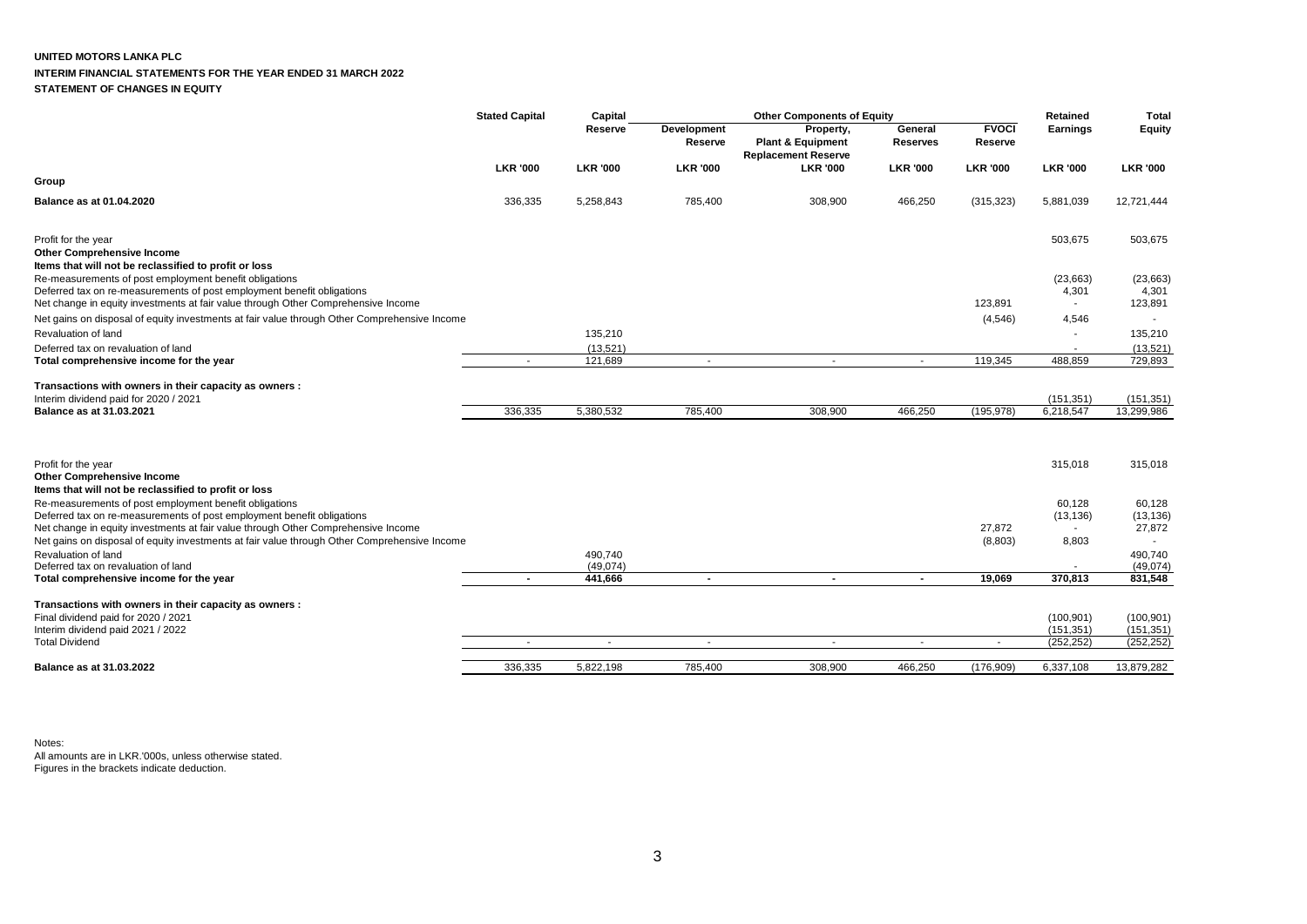## **UNITED MOTORS LANKA PLC**

### **INTERIM FINANCIAL STATEMENTS FOR THE YEAR ENDED 31 MARCH 2022**

**STATEMENT OF CHANGES IN EQUITY**

|                                                                                                                                                                                           | <b>Stated Capital</b> | Capital             |                          | <b>Other Components of Equity</b>                                       |                            |                         | Retained                 | <b>Total</b>             |
|-------------------------------------------------------------------------------------------------------------------------------------------------------------------------------------------|-----------------------|---------------------|--------------------------|-------------------------------------------------------------------------|----------------------------|-------------------------|--------------------------|--------------------------|
|                                                                                                                                                                                           |                       | Reserve             | Development<br>Reserve   | Property,<br><b>Plant &amp; Equipment</b><br><b>Replacement Reserve</b> | General<br><b>Reserves</b> | <b>FVOCI</b><br>Reserve | <b>Earnings</b>          | Equity                   |
|                                                                                                                                                                                           | <b>LKR '000</b>       | <b>LKR '000</b>     | <b>LKR '000</b>          | <b>LKR '000</b>                                                         | <b>LKR '000</b>            | <b>LKR '000</b>         | <b>LKR '000</b>          | <b>LKR '000</b>          |
| Company                                                                                                                                                                                   |                       |                     |                          |                                                                         |                            |                         |                          |                          |
| Balance as at 01.04.2020                                                                                                                                                                  | 336,335               | 4,904,258           | 785,400                  | 308,900                                                                 | 466,250                    | (248, 338)              | 5,952,596                | 12,505,401               |
| Profit for the year<br><b>Other Comprehensive Income</b><br>Items that will not be reclassified to profit or loss                                                                         |                       |                     |                          |                                                                         |                            |                         | 766,639                  | 766,639                  |
| Re-measurements of post employment benefit obligations<br>Deferred tax on re-measurements of post employment benefit obligations                                                          |                       |                     |                          |                                                                         |                            |                         | (20, 502)<br>3,662       | (20, 502)<br>3,662       |
| Net change in equity investments at fair value through Other Comprehensive Income                                                                                                         |                       |                     |                          |                                                                         |                            | 97,414                  |                          | 97,414                   |
| Net gains on disposal of equity investments at fair value through Other Comprehensive Income<br>Revaluation of land<br>Deferred tax on revaluation of land                                |                       | 126,000<br>(12,600) |                          |                                                                         |                            | (3,774)                 | 3,774                    | 126,000<br>(12,600)      |
| Total comprehensive income for the year                                                                                                                                                   | $\blacksquare$        | 113,400             | $\blacksquare$           | $\overline{\phantom{a}}$                                                | $\blacksquare$             | 93,640                  | 753,573                  | 960,613                  |
|                                                                                                                                                                                           |                       |                     |                          |                                                                         |                            |                         |                          |                          |
| Transactions with owners, recognised directly in equity<br>Interim dividend paid for 2020 / 2021                                                                                          |                       |                     |                          |                                                                         |                            |                         | (151, 351)               | (151, 351)               |
| Balance as at 31.03.2021                                                                                                                                                                  | 336,335               | 5,017,658           | 785,400                  | 308,900                                                                 | 466,250                    | (154, 698)              | 6,554,818                | 13,314,663               |
|                                                                                                                                                                                           |                       |                     |                          |                                                                         |                            |                         |                          |                          |
| Profit for the year<br><b>Other Comprehensive Income</b>                                                                                                                                  |                       |                     |                          |                                                                         |                            |                         | 272,806                  | 272,806                  |
| Items that will not be reclassified to profit or loss<br>Re-measurements of post employment benefit obligations<br>Deferred tax on re-measurements of post employment benefit obligations |                       |                     |                          |                                                                         |                            |                         | 52,175<br>(11,686)       | 52,175<br>(11,686)       |
| Net change in equity investments at fair value through Other Comprehensive Income<br>Net gains on disposal of equity investments at fair value through Other Comprehensive Income         |                       |                     |                          |                                                                         |                            | 27,204<br>(6, 438)      | $\sim$<br>6,438          | 27,204<br>$\sim$         |
| Revaluation of land                                                                                                                                                                       |                       | 454,000             |                          |                                                                         |                            |                         |                          | 454,000                  |
| Deferred tax on revaluation of land                                                                                                                                                       |                       | (45, 400)           |                          |                                                                         |                            |                         |                          | (45, 400)                |
| Total comprehensive income for the year                                                                                                                                                   | $\blacksquare$        | 408,600             | $\sim$                   | $\sim$                                                                  | $\blacksquare$             | 20,766                  | 319,733                  | 749,099                  |
| Transactions with owners in their capacity as owners :                                                                                                                                    |                       |                     |                          |                                                                         |                            |                         |                          |                          |
| Final dividend paid for 2020 / 2021<br>Interim dividend paid 2021 / 2022                                                                                                                  |                       |                     |                          |                                                                         |                            |                         | (100, 901)<br>(151, 351) | (100, 901)<br>(151, 351) |
| <b>Total Dividend</b>                                                                                                                                                                     | ۰                     | $\blacksquare$      | $\overline{\phantom{a}}$ |                                                                         |                            | $\sim$                  | (252, 252)               | (252, 252)               |
| Balance as at 31.03.2022                                                                                                                                                                  | 336,335               | 5,426,258           | 785,400                  | 308,900                                                                 | 466,250                    | (133, 932)              | 6,622,299                | 13,811,510               |

Notes: All amounts are in LKR.'000s, unless otherwise stated. Figures in the brackets indicate deduction.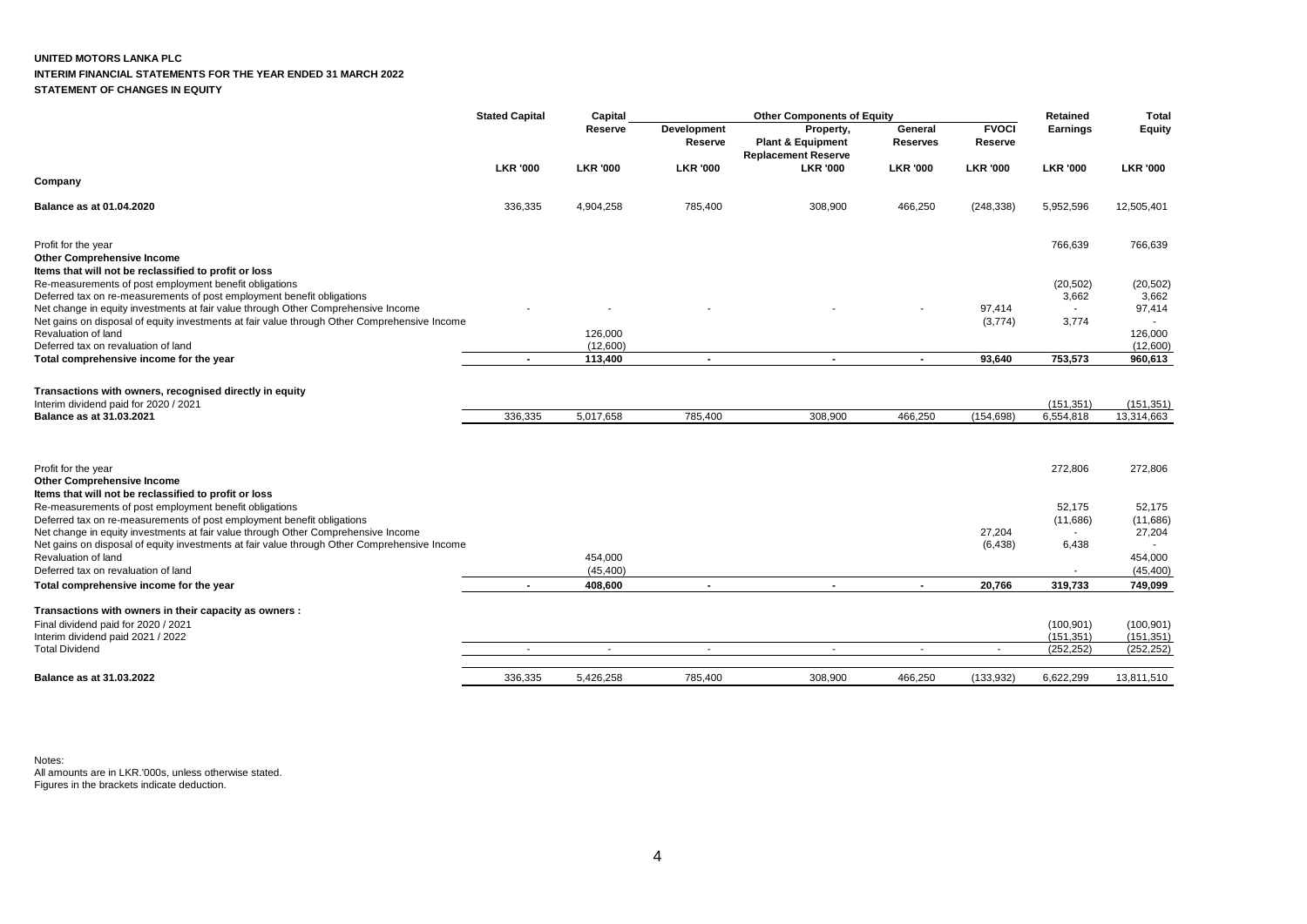# **UNITED MOTORS LANKA PLC**

# **INTERIM FINANCIAL STATEMENTS FOR THE YEAR ENDED 31 MARCH 2022**

# **Statement of Cash Flows**

| Group                                                                                        |                               |       |                               |                               | Company                       |  |  |
|----------------------------------------------------------------------------------------------|-------------------------------|-------|-------------------------------|-------------------------------|-------------------------------|--|--|
| For the year ended 31 March                                                                  | 2022<br><b>LKR '000</b>       |       | 2021<br><b>LKR '000</b>       | 2022<br><b>LKR '000</b>       | 2021<br><b>LKR '000</b>       |  |  |
|                                                                                              |                               |       |                               |                               |                               |  |  |
| Cash flows from operating activities<br>Profit before income tax expense<br>Adjustments for; | 449,235                       |       | 646,392                       | 352,526                       | 905,876                       |  |  |
| Provision for depreciation / amortisation                                                    | 221,761                       |       | 255,808                       | 182,423                       | 210.037                       |  |  |
| Profit on disposal of property, plant & equipment                                            | (53, 125)                     |       | (37, 897)                     | (46, 485)                     | (37, 772)                     |  |  |
| Net gains on disposal of financial asset at fair value through profit or loss                | (13, 559)                     |       | (70, 183)                     | (13, 559)                     | (70, 183)                     |  |  |
| Net change in fair value - financial asset at fair value through profit or loss              | 44,575                        |       | (17, 725)                     | 44,575                        | (17, 725)                     |  |  |
| Change in fair value of investment property                                                  |                               |       | $\overline{a}$                | (36, 740)                     | (8, 210)                      |  |  |
| Interest expense                                                                             | 76,729                        |       | 343,482                       | 32,540                        | 218.790                       |  |  |
| Interest income                                                                              | (86, 613)                     |       | (93, 349)                     | (121, 989)                    | (148, 870)                    |  |  |
| Dividend income                                                                              | (20, 972)                     |       | (15, 157)                     | (17, 468)                     | (14, 803)                     |  |  |
| Dividend received from subsidiary                                                            |                               |       |                               | (75,000)                      | (150,000)                     |  |  |
| Impairment of trade receivables and losses on warranty claims                                | (5,792)                       |       | (6, 558)                      | 1,137                         | (1,824)                       |  |  |
| Provision for employee benefit obligations                                                   | 18,410                        |       | 49,599                        | 16,232                        | 44,108                        |  |  |
| Amortisation of right-of-use assets<br>Expected return on plan asset                         | 146,450                       |       | 138,815                       | 141,036                       | 145,466<br>(5, 817)           |  |  |
| Write-down of inventory to lower of cost or NRV (Net Realisable Value)                       | (3,742)<br>(31,659)           |       | (6, 244)<br>(90, 637)         | (3, 334)<br>4,490             | (75, 270)                     |  |  |
| WIP write offs                                                                               | 723                           |       |                               |                               |                               |  |  |
| Fair value adjustment on unit trust and commercial papers                                    | (7,635)                       |       | (9,605)                       | (22, 432)                     | (9,605)                       |  |  |
|                                                                                              |                               |       |                               |                               |                               |  |  |
| Operating profit before working capital changes                                              | 734,786                       |       | 1,086,741                     | 437,952                       | 984,198                       |  |  |
| (Increase)/decrease in inventories                                                           | (2,812,818)                   |       | 3.811.701                     | (536, 153)                    | 2,616,988                     |  |  |
| (Increase)/decrease in trade and other receivables                                           | (1,043,256)                   |       | 1,409,811                     | (311, 550)                    | 2,029,741                     |  |  |
| Decrease/(increase) in amounts due from related parties                                      |                               |       |                               | 314,705                       | (244, 462)                    |  |  |
| Increase in amounts due to related parties                                                   |                               |       |                               | 8,927                         | (61, 955)                     |  |  |
| Increase/(decrease) in trade and other payables                                              | 1,195,616                     |       | 1,571,543                     | 287,633                       | 119,100                       |  |  |
| (Cash out flow)/in flow from operating activities                                            | (1,925,672)                   |       | 7,879,796                     | 201.514                       | 5,443,610                     |  |  |
|                                                                                              |                               |       |                               |                               |                               |  |  |
| Interest paid                                                                                | (70, 697)                     |       | (361.628)                     | (32, 951)                     | (225.808)                     |  |  |
| Income tax paid                                                                              | (138, 215)                    |       | (54, 018)                     | (99, 619)                     | (52, 547)                     |  |  |
| Contribution paid and received from investment plan (net)                                    | (401)                         |       | (3,888)                       | (43)                          | (40)                          |  |  |
| Net cash (out flow)/in flow from operating activities                                        | (2, 134, 985)                 |       | 7,460,262                     | 68,901                        | 5,165,215                     |  |  |
| Cash flows from investing activities                                                         |                               |       |                               |                               |                               |  |  |
| Investment in shares, unit trust and commercial papers                                       | (7, 382, 050)                 |       | (5,707,571)                   | (11, 182, 050)                | (5,707,571)                   |  |  |
| Proceeds from disposal of investments/unit trust/commercial papers                           | 9,685,233                     |       | 2,623,513                     | 11,471,413                    | 2,604,610                     |  |  |
| Acquisitions of property, plant & equipment and intangible assets                            | (110, 360)                    |       | (44, 240)                     | (94, 816)                     | (26, 167)                     |  |  |
| Proceeds from disposal of property, plant & equipment                                        | 64,073                        |       | 84,710                        | 51,424                        | 84,406                        |  |  |
| Interest received                                                                            | 86,613                        |       | 93,349                        | 121,989                       | 148,870                       |  |  |
| Dividend received                                                                            | 20,972                        |       | 15,157                        | 92,468                        | 164,803                       |  |  |
| Net cash in flow/(out flow) from investing activities                                        | 2,364,481                     |       | (2,935,082)                   | 460,428                       | (2,731,049)                   |  |  |
| Cash flows from financing activities                                                         |                               |       |                               |                               |                               |  |  |
| Dividend paid                                                                                | (252, 252)                    |       | (151, 351)                    | (252, 252)                    | (151, 351)                    |  |  |
| Principal element of lease payments                                                          | (158, 188)                    |       | (120, 865)                    | (152, 346)                    | (137, 939)                    |  |  |
| Loans obtained                                                                               | 7,916,096                     |       | 41,142,168                    | 1,020,000                     | 28,495,850                    |  |  |
| Loans paid                                                                                   | (8, 172, 496)                 |       | (44,679,046)                  | (1,520,000)                   | (30,085,274)                  |  |  |
| Net cash (out flow)/in flow from financing activities                                        | (666, 840)                    |       | (3,809,094)                   | (904, 598)                    | (1,878,714)                   |  |  |
| Net (decrease)/increase in cash & cash equivalents                                           | (437, 344)                    |       | 716.086                       | (375, 269)                    | 555.452                       |  |  |
| Cash & cash equivalents at the beginning of the year                                         | 780,062                       |       | 63,976                        | 595,955                       | 40,503                        |  |  |
| Cash and cash equivalents at end of the year                                                 | 342,718                       |       | 780,062                       | 220,686                       | 595,955                       |  |  |
|                                                                                              |                               | Group |                               | Company                       |                               |  |  |
|                                                                                              | 31.03.2022<br><b>LKR.'000</b> |       | 31.03.2021<br><b>LKR.'000</b> | 31.03.2022<br><b>LKR.'000</b> | 31.03.2021<br><b>LKR.'000</b> |  |  |
| Cash and bank balances                                                                       | 502,610                       |       | 459,605                       | 277,792                       | 252,373                       |  |  |
| Short term deposits                                                                          | 26,279                        |       | 392,139                       | 26,279                        | 392,139                       |  |  |
|                                                                                              | 528,889                       |       | 851,744                       | 304,071                       | 644,512                       |  |  |
| Bank overdrafts                                                                              | (186,171)                     |       | (71, 682)                     | (83, 385)                     | (48, 557)                     |  |  |
| Total cash & cash equivalents                                                                | 342,718                       |       | 780,062                       | 220,686                       | 595,955                       |  |  |

Notes: All amounts are in LKR.'000s, unless otherwise stated. Figures in brackets indicate deductions.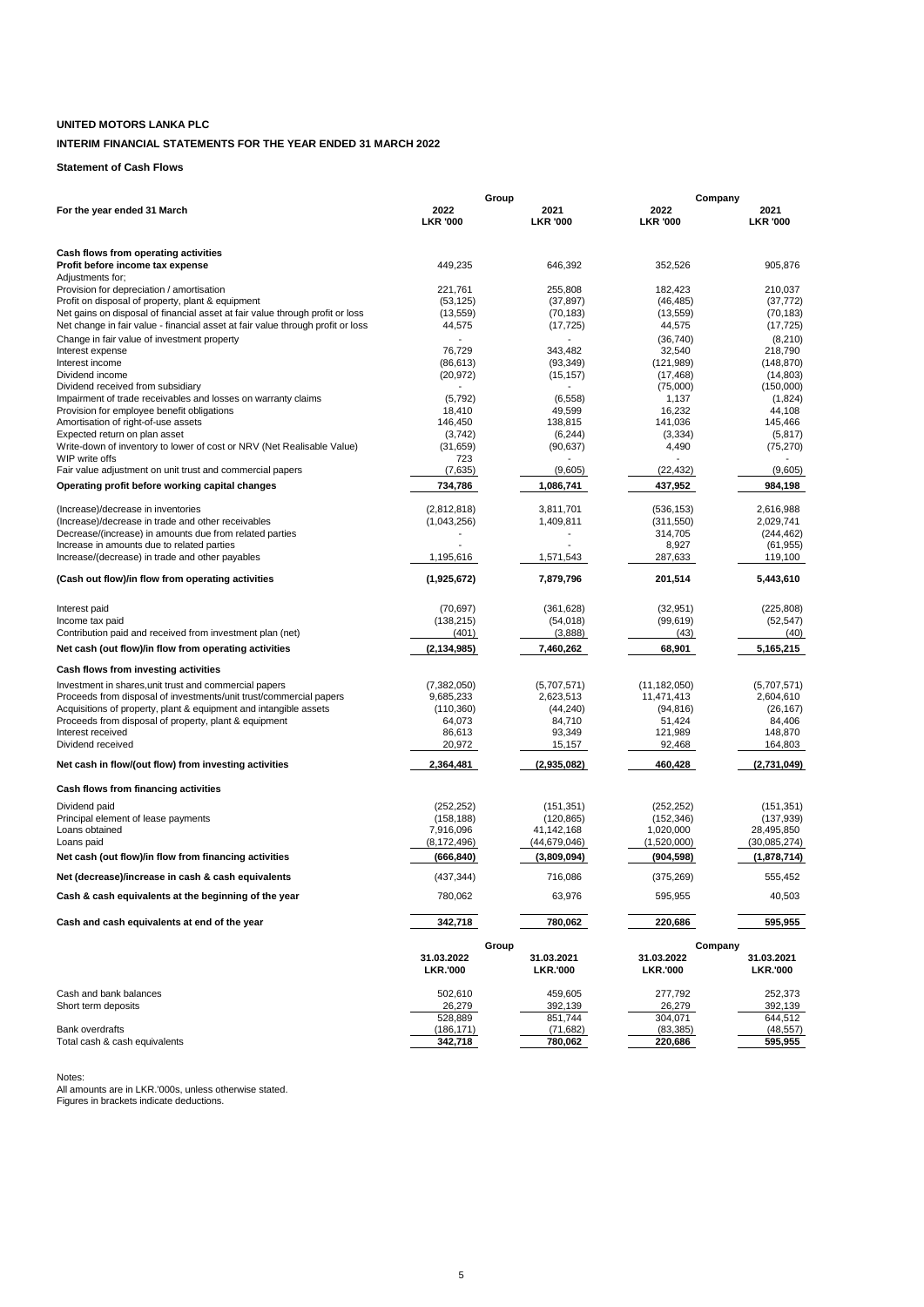#### **1. Reporting entity**

United Motors Lanka PLC (the "Company"), is a Public Quoted Company incorporated on 9 May 1989 and domiciled in Sri Lanka. The registered office and the principal place of business of the Company are located at No.100, Hyde Park Corner, Colombo 02.

The ultimate parent company - R I L Property PLC holds 51% of the issued shares of the Company.

#### **2. Interim consolidated financial statements**

The consolidated interim financial statements of the Group as at and for the year ended 31 March 2022 comprise the Company and its subsidiaries. All the group entities are limited liability companies, incorporated and domiciled in Sri Lanka.

The Company is primarily involved in distribution of brand new Mitsubishi and Fuso vehicles, spare parts, lubricants, 3D printers and filaments, after sales services and related services and other companies in the Group are engaged in distribution of vehicles of other brands, heavy equipment, generators, accessories, tyres and assembling of vehicles.

#### **3. Basis of preparation**

The interim financial statements of the Company and the Group have been prepared based on the Sri Lanka Accounting Standards SLFRS/LKAS and consistently applied the accounting policies as stated in the most recent annual report for the year ended 31 March 2021.

These interim financial statements have been prepared in compliance with the requirements of the Sri Lanka Accounting Standard - LKAS 34 on "Interim Financial Reporting" and should be read in conjunction with the annual financial statements for the year ended 31 March 2021.

These financial statements provide the information as required in terms of Rule 7.4 of the Colombo Stock Exchange.

The presentation and classification of the consolidated financial statements of the previous periods have been amended where relevant, for better presentation and to be comparable with those of current period.

#### **4. Impact of the post COVID-19 related events and current economic conditions on the business operations**

**4.1** During the current year, due to continued uncertainties caused by COVID – 19, the Group has considered whether any adjustment and changes in judgement, estimates and risk management are required to be considered and reported in the consolidated financial statements. The Group will continue to closely monitor the impact of COVID - 19 and the current economic condition in the country as the situation progress to manage the potential business disruptions may have on its operations and financial performance.

#### **4.2 Temporary suspension of vehicle imports**

The temporary suspension of vehicle imports brought in through the Gazette Extraordinary No 2176/19 and later amended by Gazette Extraordinary No. 2182/10 is still in force.

#### **4.3 Rent concessions**

The Company and the Group have received COVID-19 related rent concessions and have applied the practical expedient introduced in May 2020 and amendment to SLFRS 16 – COVID-19 Related Rent Concessions beyond 30 June 2021. As earlier application is permitted Company and the Group have applied the amendment from 01 April 2020. Practical expedient and the amendment has been applied to all qualifying rent concessions. Accordingly, rent concessions received LKR 1,737,098 for the Group and LKR 1,257,098 for the Company were accounted as gains in profit or loss statements for the year ended 31 March 2022 respectively.

### **5. Fair values Vs. carrying amounts**

**5.1** The following notes show the carrying amounts and fair values of financial assets and financial liabilities, including their levels in the fair value hierarchy. It does not include fair value information for financial assets and liabilities not measured at fair value if the carrying amount is a reasonable approximation of the fair value.

Trade receivable includes the contractual amounts for settlement of trade and other obligations due to the Company. Trade and other payables and borrowings represent contract amounts and obligations due from the Company.

This section explains the judgements and estimates made in determining the fair values of the financial instruments that are recognised and measured at fair value in the financial statements. To provide an indication about the reliability of the inputs used in determining the fair values, the Group has classified its financial instruments into the three levels prescribed in the accounting standard.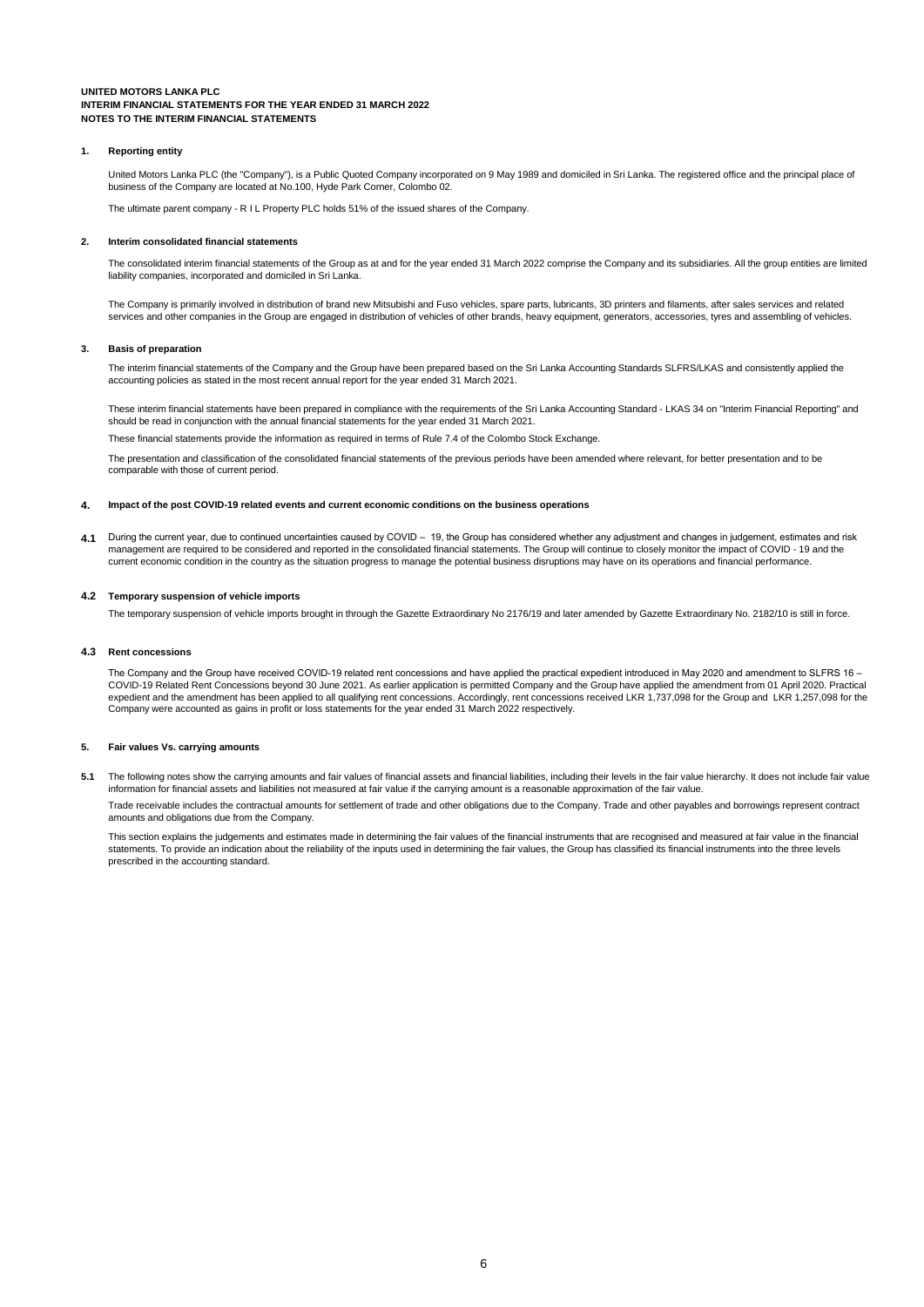|                                                                                       |                    |                            | Group                      |                      |                            |                            |
|---------------------------------------------------------------------------------------|--------------------|----------------------------|----------------------------|----------------------|----------------------------|----------------------------|
|                                                                                       |                    | 31.03.2022                 |                            |                      | 31.03.2021                 |                            |
|                                                                                       | Carrying<br>amount | <b>Fair value</b>          |                            | Carrying<br>amount   | Fair value                 |                            |
|                                                                                       | <b>LKR '000</b>    | Level 1<br><b>LKR '000</b> | Level 2<br><b>LKR '000</b> | <b>LKR '000</b>      | Level 1<br><b>LKR '000</b> | Level 2<br><b>LKR '000</b> |
| Financial assets at fair value through profit or loss (FVPL)                          |                    |                            |                            |                      |                            |                            |
| Equity shares<br>Investments in unit trusts                                           | 261,758<br>867,635 | 261,758                    | 867,635                    | 300,178<br>3,009,605 | 300,178                    | 3,009,605                  |
| <b>Financial assets at amortised cost</b>                                             |                    |                            |                            |                      |                            |                            |
| Trade & other receivables excluding prepayments                                       | 3,014,142          | $\blacksquare$             | $\overline{\phantom{a}}$   | 1,844,614            |                            |                            |
| Cash & cash equivalents                                                               | 528,889            | $\overline{\phantom{a}}$   | $\overline{\phantom{a}}$   | 851,744              |                            |                            |
| Financial assets measured at fair value through other<br>comprehensive income (FVOCI) |                    |                            |                            |                      |                            |                            |
| Equity shares                                                                         | 140,562            | 140,562                    | $\blacksquare$             | 258,864              | 258,864                    |                            |
|                                                                                       | 4,812,986          | 402,320                    | 867,635                    | 6,265,005            | 559,042                    | 3,009,605                  |
| <b>Financial liabilities at amortised cost</b>                                        |                    |                            |                            |                      |                            |                            |
| Interest bearing borrowings                                                           | 1,856,611          | $\blacksquare$             |                            | 2,106,979            |                            |                            |
| <b>Bank overdrafts</b>                                                                | 186,171            | $\blacksquare$             | $\overline{\phantom{a}}$   | 71.682               | $\overline{\phantom{0}}$   | $\overline{\phantom{a}}$   |
|                                                                                       | 2,042,782          | $\blacksquare$             | $\overline{\phantom{a}}$   | 2,178,661            | $\overline{\phantom{0}}$   |                            |

|                    |                            | Company                    |                    |                            |                            |
|--------------------|----------------------------|----------------------------|--------------------|----------------------------|----------------------------|
|                    | 31.03.2022                 |                            |                    | 31.03.2021                 |                            |
| Carrying<br>amount |                            |                            | Carrying<br>amount | <b>Fair value</b>          |                            |
| <b>LKR '000</b>    | Level 1<br><b>LKR '000</b> | Level 2<br><b>LKR '000</b> | <b>LKR '000</b>    | Level 1<br><b>LKR '000</b> | Level 2<br><b>LKR '000</b> |
|                    |                            |                            |                    |                            |                            |
| 261,758            | 261,758                    |                            | 300,178            | 300,178                    |                            |
| 867,635            |                            | 867,635                    | 3,009,605          | $\overline{\phantom{a}}$   | 3,009,605                  |
|                    |                            |                            |                    |                            |                            |
| 1,039,514          |                            |                            | 715,908            |                            |                            |
| 65,501             |                            |                            | 380,206            |                            |                            |
|                    |                            |                            |                    |                            |                            |
| 2,014,797          |                            |                            |                    |                            |                            |
| 304,071            |                            | $\blacksquare$             | 644,512            |                            |                            |
|                    |                            |                            |                    |                            |                            |
|                    |                            |                            |                    |                            |                            |
| 106,369            | 106,369                    |                            | 211,519            | 211,519                    |                            |
| 4,659,645          | 368,127                    | 867,635                    | 5,261,928          | 511,697                    | 3,009,605                  |
|                    |                            |                            |                    |                            |                            |
|                    |                            |                            | 500,411            |                            |                            |
| 83,385             |                            |                            | 48,557             |                            |                            |
| 83,385             | $\overline{\phantom{a}}$   |                            | 548,968            | $\blacksquare$             |                            |
|                    |                            |                            | Fair value         |                            |                            |

The following table shows the valuation technique used in measuring level 2 fair values, as well as the significant unobservable inputs used.

| Type                       | Valuation technique                                  | Significant<br>unobservable<br>inputs | Inter-relationship between key<br>unobservable inputs and fair value<br>measurement                       |
|----------------------------|------------------------------------------------------|---------------------------------------|-----------------------------------------------------------------------------------------------------------|
| Investments in unit trusts | Fair value is based on the published<br>unit prices. | Based on<br>published unit<br>prices. | The estimated fair value will<br>increase/(decrease) if: The published unit<br>prices are higher/(lower). |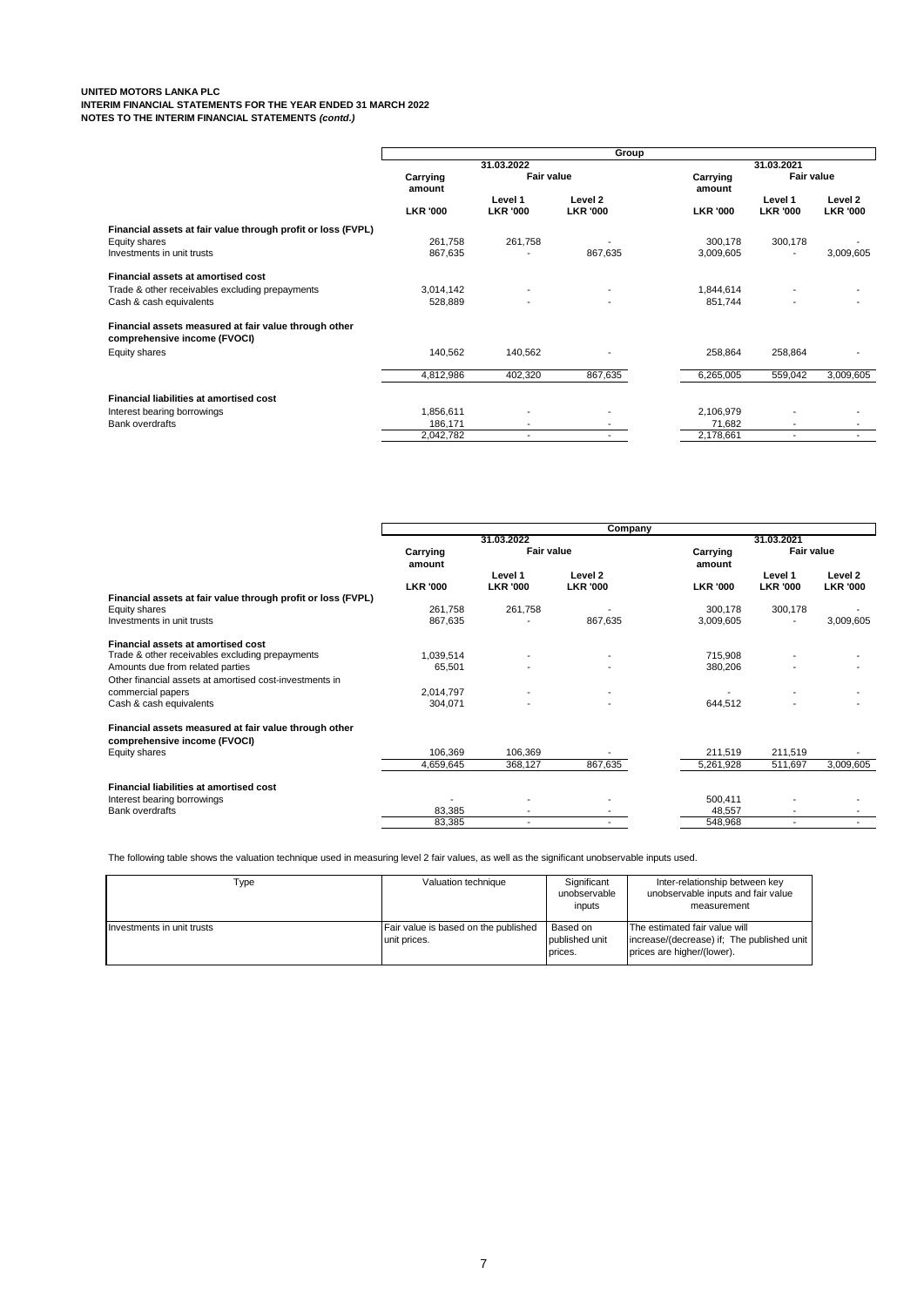#### **5.2 Fair value hierarchy**

Fair value of financial instruments are based on a fair value hierarchy which is defined below.

### **Level 1**

Inputs that are quoted market prices (unadjusted) in active market for identical instruments. The Company measures the fair value of an instrument using active quoted prices or dealer price quotations without any deductions for transaction cost. Market is regarded as active if quoted prices are readily and regularly available and represent actual and regularly occurring market transactions at arm's length basis.

#### **Level 2**

Inputs other than quoted prices included within level one that are observable either directly or indirectly. This category includes instruments valued using ; quoted market prices in an active markets for similar instruments; quoted prices for identical or similar instruments in markets that are considered less than active; or valuation techniques in which whole significant inputs are directly or indirectly observable from market data.

#### **Level 3**

The input that are unobservable. This category includes all the instruments for which valuation techniques includes input not based on observable data and the unobservable inputs have a significant effect on the instruments valuation. This category includes instruments that are valued based on quoted prices for similar instruments for which significant unobservable adjustments or assumptions are required to reflect differences between the instruments.

#### **6. Approval of financial statements**

These consolidated interim financial statements for the year ended 31 March 2022 were authorized for issue by the Board of Directors on 30 May 2022.

#### **7. Operating segments**

An operating segment is a component of the Group that engages in business activities from which it earns revenues and incur expenses, including revenues and expenses that relate to transactions with any of the Group's other components whose operating results are reviewed regularly by the Group Chief Executive Officer/Executive Director to make decisions about resources allocated to each segment and assess its performance and for which discrete financial information is available.

The business segments of the Group are highlighted in the table below:

| Reportable segment              | <b>Nature of business</b>                                                                                                               |
|---------------------------------|-----------------------------------------------------------------------------------------------------------------------------------------|
| Spare parts & workshop          | Repair and service of vehicles. Sale of vehicle spare<br>parts, accessories and related componants.                                     |
| Vehicles                        | Sale of passenger vehicles, commercial vehicles,<br>special purpose vehicles, pre-owened passenger<br>vehicles and commercial vehicles. |
| Equipment & machinery           | Sale of heavy equipment, generators & machinery                                                                                         |
| 3D Printers & services          | Sale of 3D printers, filaments, spare parts and related<br>services                                                                     |
| Tyres                           | Sale of tyres                                                                                                                           |
| Lubricant and car care products | Sale of lubricants and car care products                                                                                                |

### **8. Restricted quantities not available for immediate sale at Unimo Enterprises Ltd**

A pending investigation by Sri Lanka Customs on compliance to local value addition percentage on a component sourced from a third party supplier had resulted in a suspension of selling 147 units of DFSK vehicles. Compliance of the third party suppliers for value addition is regulated by the Ministry of Industries and cabinet appointed subcommittees. The company has no responsibility or obligation to oversee the value addition or operations of the third party vendor. Further, as at the balance sheet date and the date of the approval of the financial statement the aforementioned investigation remains open and outflow if any cannot be measured reliably.

#### **9. Capital commitments and other Contingent liabilities**

The Unimo Enterprises Limited, a fully owned subsidiary of United Motors Lanka PLC is considering taking legal action against a licensed commercial bank regarding certain unsettled letter of credits ("LCs"). The bank had settled LCs amounting to USD 1,880,982 to the principals on due date. However, it has not been debited and charged back to the subsidiary company after settlement to the principal, and thus the amount remained outstanding at the year-end. The exchange rate prevailed at the time of LC settlement was LKR<br>203 and the subsidiary has considered this ex applicable to respective LCs, including Trade Financing General Agreement there is no provision for the said bank to delay debiting of the Company's bank account, specially after making settlement to the principal. The bank is obliged to debit the Company concurrently.

Subsequent to the Government's decision to float the Sri Lankan rupee, the exchange rate prevailed at the year-end was LKR 299. Accordingly, as claimed by the aforementioned bank if the Company accounted for the outstanding LC settlement by using year-end exchange rate the Company would have incurred an additional exchange loss amounting to LKR 180 Mn for the year ended 31 March 2022.

Having considered the circumstances and the legal advice obtained, the directors of the Company determined any future cash outflows in lieu of the additional liability to be not probable, and hence have considered this as a contingent liability as at the year-end.

There has been no significant change in the nature of the contingencies and other commitments, which were disclosed in the Annual Report 2020/21 other than disclosed above,

### **10. Events after the reporting period and other matters**

#### **10.1 Change in Directorate**

 Mr. Thushara Jayasekara was appointed as an Executive Director to the Board with effect from 1 April 2022. Mr. Ruwindhu Peiris was appointed as a Non-Independent Non-Executive Director to the Board with effect from 1 April 2022.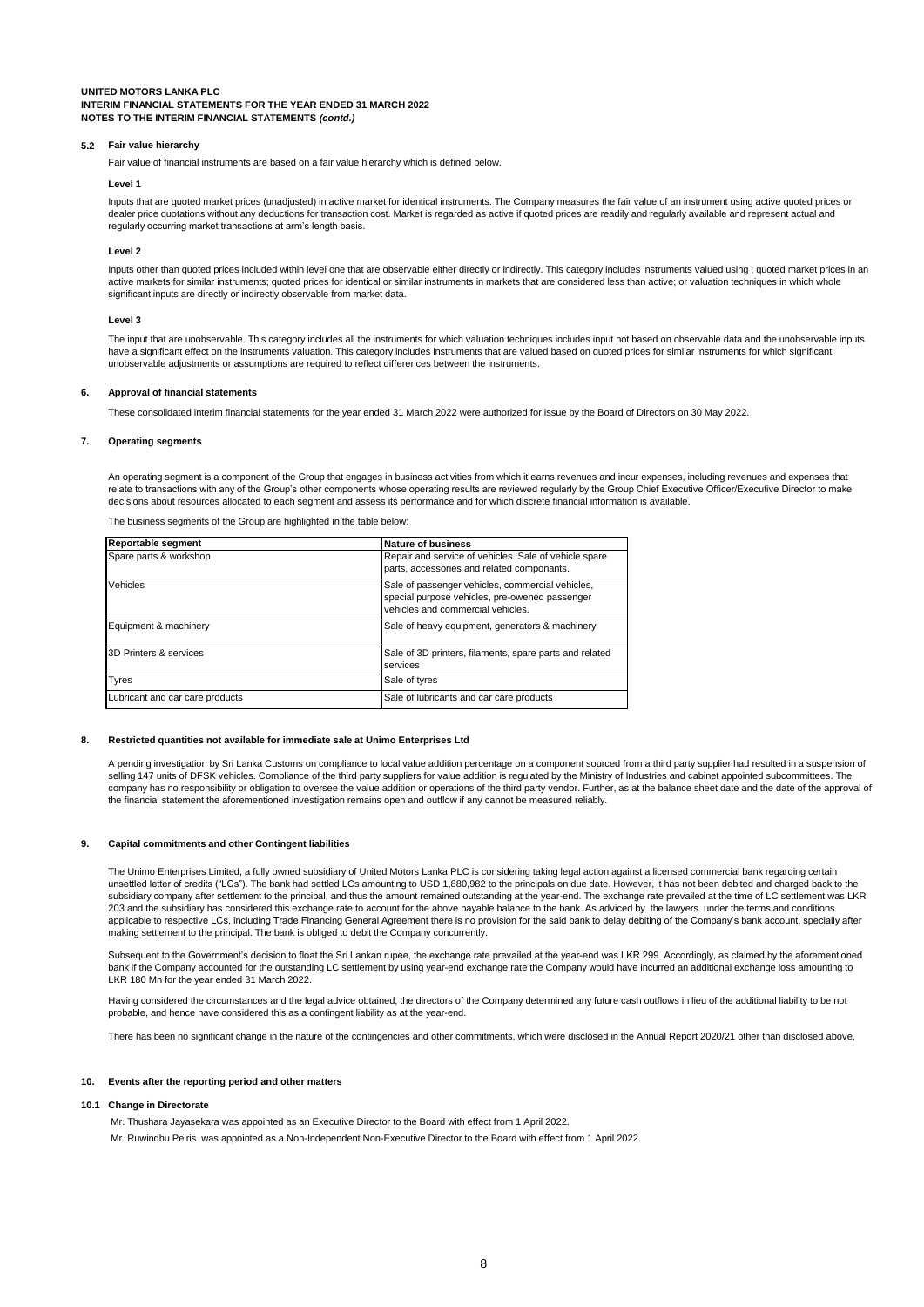#### **10.2 Foreign currency fluctuation**

As at the year-end the Company has a net foreign currency exposure amounting to USD 1.4 Mn and JPY 12.2 Mn (Group USD 5.1 Mn and JPY 12.2 Mn). Due to the Government's decision to float the currency subsequent to the reporting period, there is an adverse movement on the USD and JPY rate which depreciated by 22%(USD) and 17%(JPY) as of 30<br>May 2022. This resulted in an exchange loss of LKR event since the condition that gave rise to the exchange loss did not exist as of 31 March 2022. However, the Company has taken all possible actions to minimize the impact of the said losses.

### **10.3 Dividends on ordinary shares**

After satisfying the solvency test, in accordance with Section 57 of the Companies Act, No.07 of 2007, the Board of Directors recommended a final dividend of LKR. 0.50 per share for the year ended 31 March 2022 amounting to LKR. 50,450,313 which is to be approved at the forth coming Annual General Meeting. In accordance with LKAS 10 - "Events after the reporting period" this dividend was not recognised as a liability as at 31 March 2022.

Subsequent to the reporting date, no circumstances have arisen, which would require adjustments or disclosures in the financial statements other than disclosed above.

### **11. Related party transactions**

### **11.1 Transactions with the parent company**

| <b>Transaction type</b>            | Year<br>ended<br>31.03.2022<br><b>LKR'000s</b> | Year<br>ended<br>31.03.2021<br><b>LKR'000s</b> |
|------------------------------------|------------------------------------------------|------------------------------------------------|
| <b>United Motors Lanka PLC</b>     |                                                |                                                |
| Repairs & services provided        | 1.402                                          | 1,142                                          |
| Rentals paid for premises occupied | -                                              | 770                                            |
| Reimbursement of expenses          |                                                | 14                                             |
| Subsidiary-Unimo Enterprises Ltd   |                                                |                                                |
| Sale of vehicles                   | 18,490                                         |                                                |

## **11.2 Transactions with subsidiaries**

| <b>Transaction type</b>                | Year<br>ended<br>31.03.2022<br><b>LKR'000s</b> | Year<br>ended<br>31.03.2021<br><b>LKR'000s</b> |
|----------------------------------------|------------------------------------------------|------------------------------------------------|
| Sale of goods                          | 16,143                                         | 9,892                                          |
| Purchase of goods                      | 4.022                                          | 8,040                                          |
| Repairs and services provided          | 88,854                                         | 79,455                                         |
| Repairs & services obtained            | 394                                            | 1,192                                          |
| Fees on financial services provided    | 60,999                                         |                                                |
| Expenses incurred                      | 85,230                                         | 153,487                                        |
| Reimbursement of expenses              | 11,588                                         | 14.252                                         |
| Hiring income received                 | 4,234                                          | 4,865                                          |
| Hiring rentals paid for vehicles       | 801                                            | 801                                            |
| Interest received                      | 112,733                                        | 82,041                                         |
| Loans granted                          | 2,033,016                                      | 6,399,700                                      |
| Loan settlements                       | 2,301,700                                      | 6,131,021                                      |
| Commission on sales                    | 778                                            |                                                |
| Dividend received                      | 75,000                                         | 150,000                                        |
| Investments in commercial papers       | 3,800,000                                      |                                                |
| Commercial papers settements           | 1,845,126                                      | $\overline{\phantom{0}}$                       |
| Rentals paid for premises occupied     | 98,043                                         | 98,043                                         |
| Rentals received for premises occupied | 22,025                                         | 23,128                                         |

### **11.3 Transactions with other related entities of the parent company**

| Company                 | <b>Transaction type</b>        | Year<br>ended<br>31.03.2022<br><b>LKR'000s</b> | Year<br>ended<br>31.03.2021<br><b>LKR'000s</b> |
|-------------------------|--------------------------------|------------------------------------------------|------------------------------------------------|
| Pap Solar One (Pvt) Ltd | Repairs & services<br>provided | 322                                            | -                                              |

#### **11.4 Non – recurrent related party transactions**

There were no non – recurrent transactions for the year ended 31 March 2022 which requires immediate market disclosure.

#### **12. Share information**

### **12.1 Stated capital**

| Stated capital is represented by number of shares in issue as given below: |             |             |  |  |  |  |  |
|----------------------------------------------------------------------------|-------------|-------------|--|--|--|--|--|
| As at                                                                      | 31.03.2022  | 31.03.2021  |  |  |  |  |  |
| Ordinary shares                                                            | 100.900.626 | 100.900.626 |  |  |  |  |  |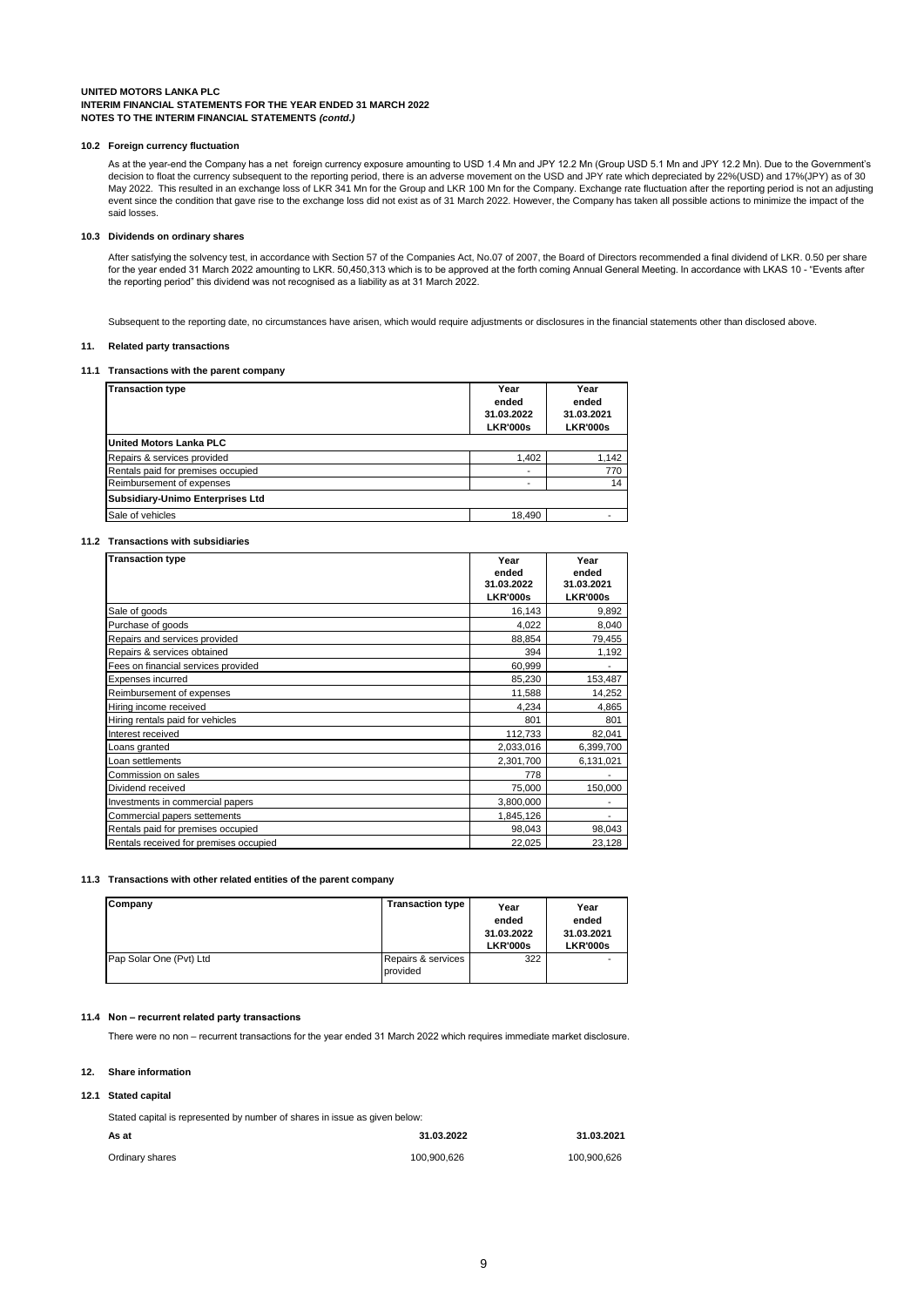| 12.2 Public shareholding                |            |            |  |  |  |  |  |  |  |  |  |
|-----------------------------------------|------------|------------|--|--|--|--|--|--|--|--|--|
| As at                                   | 31.03.2022 | 31.03.2021 |  |  |  |  |  |  |  |  |  |
| Number of public shareholders           | 3.619      | 3.818      |  |  |  |  |  |  |  |  |  |
| Percentage of shares held by the public | 24.47%     | 24.57%     |  |  |  |  |  |  |  |  |  |

The float adjusted market capitalisation as at 31 March 2022 - LKR. 1,360,617,856

Public shareholding percentage as at 31 March 2022 is 24.47% and the Company is in compliance with option 5 of Section 7.13.1 (a) of the Listing Rules of Colombo Stock Exchange.

# **12.3 Directors' shareholding**

The number of shares held by the Board of Directors are as follows:

| As at                  | 31.03.2022 | 31.03.2021               |
|------------------------|------------|--------------------------|
| Mr. Devaka Cooray      | 50.000     | -                        |
| Mr. Chanaka Yatawara   | 1,696,193  | 1,696,193                |
| Mr. Ananda Atukorala   | 3.000      | 3,000                    |
| Ms. Hiroshini Fernando | -          | $\overline{\phantom{a}}$ |
| Mr. Ramesh Yaseen      | 10.620     | 10.620                   |
| Prof. Malik Ranasinghe | ۰          |                          |
| Mr. Stuart Chapman     | ۰          | -                        |
| Ms. Coralie Pietersz   |            |                          |
| Mr. Janya Takami       |            |                          |
|                        | 1,759,813  | 1,709,813                |

## **12.4 Twenty largest shareholders of the Company are as follows:**

| As at                                                     | 31.03.2022 | 31.03.2021 |                          |                |  |
|-----------------------------------------------------------|------------|------------|--------------------------|----------------|--|
|                                                           | Number of  |            | Number of                |                |  |
|                                                           | shares     | %          | shares                   | %              |  |
| R I L Property PLC                                        | 51,459,320 | 51.00      | 51,459,320               | 51.00          |  |
| Ms. R. R. Takahashi                                       | 11,762,041 | 11.66      | 11,762,041               | 11.66          |  |
| Mr. M. A. Yaseen                                          | 11,178,511 | 11.08      | 11,178,511               | 11.08          |  |
| Mrs. S. M. Chrysostom                                     | 6,945,471  | 6.88       | 6.945.471                | 6.88           |  |
| Mitsubishi Motors Corporation                             | 4,937,142  | 4.89       | 4,937,142                | 4.89           |  |
| Mr. Chanaka Yatawara                                      | 1,696,193  | 1.68       | 1,696,193                | 1.68           |  |
| Mr. A. M. Weerasinghe                                     | 1,369,743  | 1.36       | 1,552,280                | 1.54           |  |
| Amana Bank PLC / Mr. Mohamed Nayaz Deen                   | 558,230    | 0.55       |                          |                |  |
| Amana Bank PLC / Mr. M. Z. Mohamed Ghouse                 | 480,783    | 0.48       |                          |                |  |
| Mr. S. D. Yaseen                                          | 243,300    | 0.24       | 243,300                  | 0.24           |  |
| Mrs. L. E. M. Yaseen                                      | 200,000    | 0.20       | 200,000                  | 0.20           |  |
| Mr. P. Rathnayaka                                         | 156,000    | 0.15       | 156,000                  | 0.15           |  |
| Mercantile Investments and Finance PLC                    | 150,000    | 0.15       | 150,000                  | 0.15           |  |
| Mr. M. S. Bahaudeen                                       | 146,004    | 0.14       |                          |                |  |
| Akbar Brothers (Pvt) Ltd A/C No. 1                        | 136.648    | 0.14       | 136,648                  | 0.14           |  |
| Hatton National Bank / Mr. Padmesh Sajeewa Weerasekara    | 125,870    | 0.12       | $\overline{\phantom{a}}$ | $\blacksquare$ |  |
| Mr. S. A. C. Keerthisinghe & Mrs. D. M. J. S. Dissanayaka | 120,000    | 0.12       | 86,410                   | 0.09           |  |
| Mr. M. Anndreino Yaseen                                   | 119,430    | 0.12       | 119,430                  | 0.12           |  |
| Mr. V. A. Yaseen                                          | 119,427    | 0.12       | 119,427                  | 0.12           |  |
| Mr. J. A. Yaseen                                          | 119,427    | 0.12       | 119,427                  | 0.12           |  |
|                                                           |            |            |                          |                |  |

## **12.5 Earnings per share (EPS)**

Earnings per share has been calculated for all the periods based on the number of shares in issue as at the current period end.

## **12.6 Net assets per share**

Net assets per share has been calculated for all the periods based on the number of shares in issue as at the current period end.

### **12.7 Market price per share**

| For the quarter ended 31 March | 2022       | 2021       |
|--------------------------------|------------|------------|
|                                | <b>LKR</b> | <b>LKR</b> |
| Highest price                  | 106.00     | 83.00      |
| Lowest price                   | 55.00      | 55.00      |
| Last traded price              | 55.10      | 57.70      |